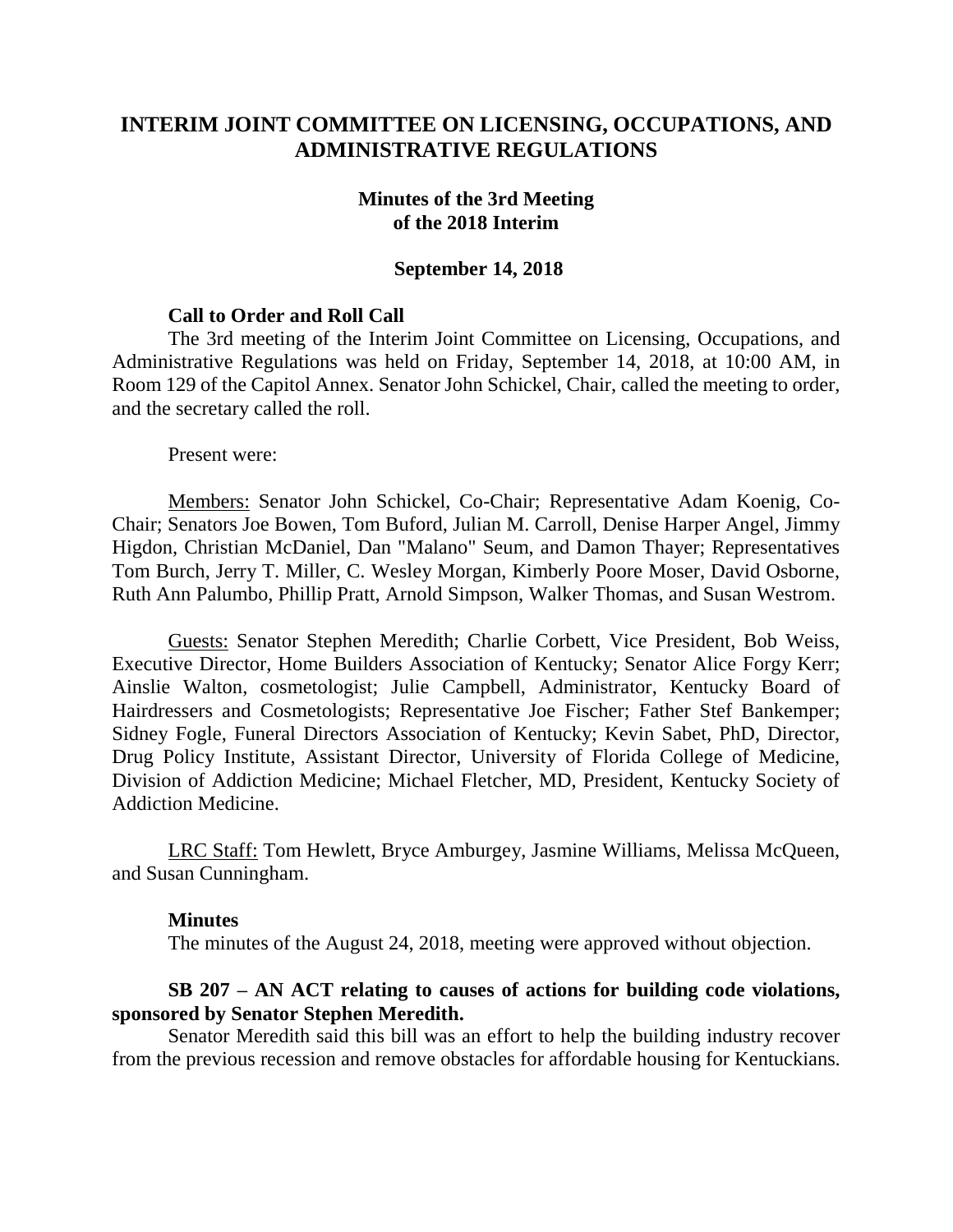Charlie Corbett, Vice President of the Home Builders Association of Kentucky, said that expecting a perfect outcome in building a home was an unreasonable expectation due to many factors that include terrain, materials, weather, and other issues. He stated that KRS 198B.130 requires perfection because it allows for recovery of attorney fees in lawsuits for violation of the Uniform Building Code by not allowing for normal defects or benign non-conformance, and provides incentive for litigation rather than reconciliation or remediation because it allows attorney fees to be added to the monetary award.

Mr. Corbett said that the building code has grown significantly during the last 20 years. The new building code manual includes international codes. Eliminating the recovery of attorney fees in suits when a certificate of occupancy is issued by a licensed inspector will incentivize builders in rural areas of the state to have inspections performed during the construction process. This will give a reasonable assurance that the home meets or exceeds consensus based standards.

Bob Weiss, Executive Vice President of the Home Builders Association of Kentucky, said the attorney fees would only be eliminated in areas that enforce the building code and issue a certificate of occupancy.

In response to a question from Representative Koenig, Mr. Corbett said rural areas that do not adopt the building code and do not issue a certificate of occupancy would not be required to pay attorney fees that people in urban areas, who have inspections and a certificate of occupancy, would be required to pay. Mr. Weiss said that a structural inspection is necessary to for a certificate of occupancy.

In response to a question from Senator Buford, Mr. Weiss said that about one-third of the counties in Kentucky do not have code enforcement inspectors to issue final occupancy certificates. Senator Buford said he felt language in the bill might be found unconstitutional.

# **SB 183 – AN ACT relating to cosmetic services, sponsored by Senator Alice Forgy Kerr.**

Ainslie Walton, cosmetologist, said that she has been a small business owner for five years. Thirty-two percent of the licensees in the cosmetology industry are selfemployed small business owners. Legislation limits cosmetologists from expanding the industry. Current law requires cosmetologists, nail technician, or esthetician to practice in a licensed salon. If they have a client who has become home-bound, they are not permitted to go to that person to render a service. Mobile salon units are not permitted.

Mobile units would make it possible to service the home-bound community. Recent studies show that the nation's home-bound population is 5.6 percent. There is a need for more mobility for the individual cosmetologists as well as mobile units. A mobile unit would not be different than a mobile dental clinic, or mobile massage unit, which are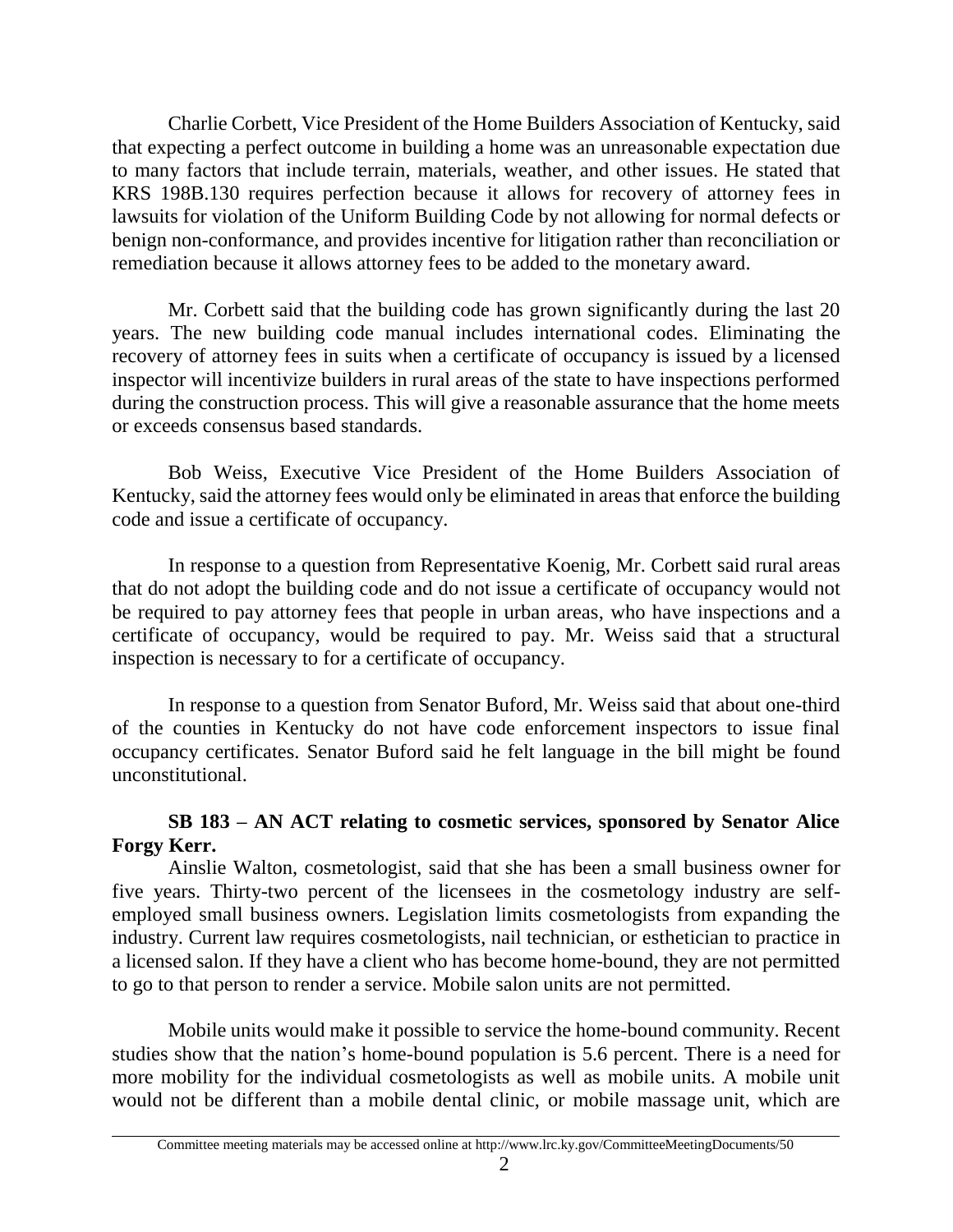already authorized. All have equal or higher sanitation standards and inspections, and all are legal in the state of Kentucky.

The younger generation requires changes in the way businesses provide services. Uber, Amazon, and food trucks require small businesses to adapt in the way services are delivered. There are 30 other states, including the contiguous states, that allow mobility of individual cosmetologists and mobile salons.

Julie Campbell, Administrator, Kentucky Board of Hairdressers and Cosmetologists, said the board is fundamentally and completely against this legislation. She understands the need to serve infirm individuals' needs, however there is a high risk to those individuals because of their medical conditions. A mobile salon is very dangerous. There are no resources for oversight and human trafficking in this industry makes it highly dangerous. This will put the public at risk regarding safety and infection control. The proposed inspection schedule defeats the purpose of surprise inspections.

# **HB 601 – AN ACT relating to the disposition of human remains, sponsored by Representative Joe Fischer.**

Representative Fischer said that, under his bill, funeral directors would have the option to inter ashes if cremated human remains are unclaimed for two years. If they choose to do inter, they could deliver the remains to a bona fide religious society, veterans organization, or civic group for the sole purpose of interment, burial, entombment, or placement in a columbarium to allow a proper burial. Funeral directors would be required to keep records of the disposition or transfer for 10 years.

Father Stef Bankemper, a priest in the Covington Diocese, said he had recently become aware that there were unclaimed remains in funeral homes. He said that the Catholic Church is responsible, through the corporate works of mercy, to see that all remains are buried with dignity.

In response to a question from Senator Schickel, Father Bankemper said this bill regards only cremated remains and not bodies. Sidney Fogle, Executive Director for the Kentucky Funeral Directors Association, said that the Funeral Directors Association had no problems with the legislation.

In response to a question from Representative Simpson, Sidney Fogle said certain counties have funds to bury the indigent. Funeral directors contact family, but they sometimes are reluctant to come forward due to lack of funds or other reasons.

Representative Simpson said that there should be language to require the funeral director to notice a family if there is an actual address so that remains are available to be picked up.

Committee meeting materials may be accessed online at http://www.lrc.ky.gov/CommitteeMeetingDocuments/50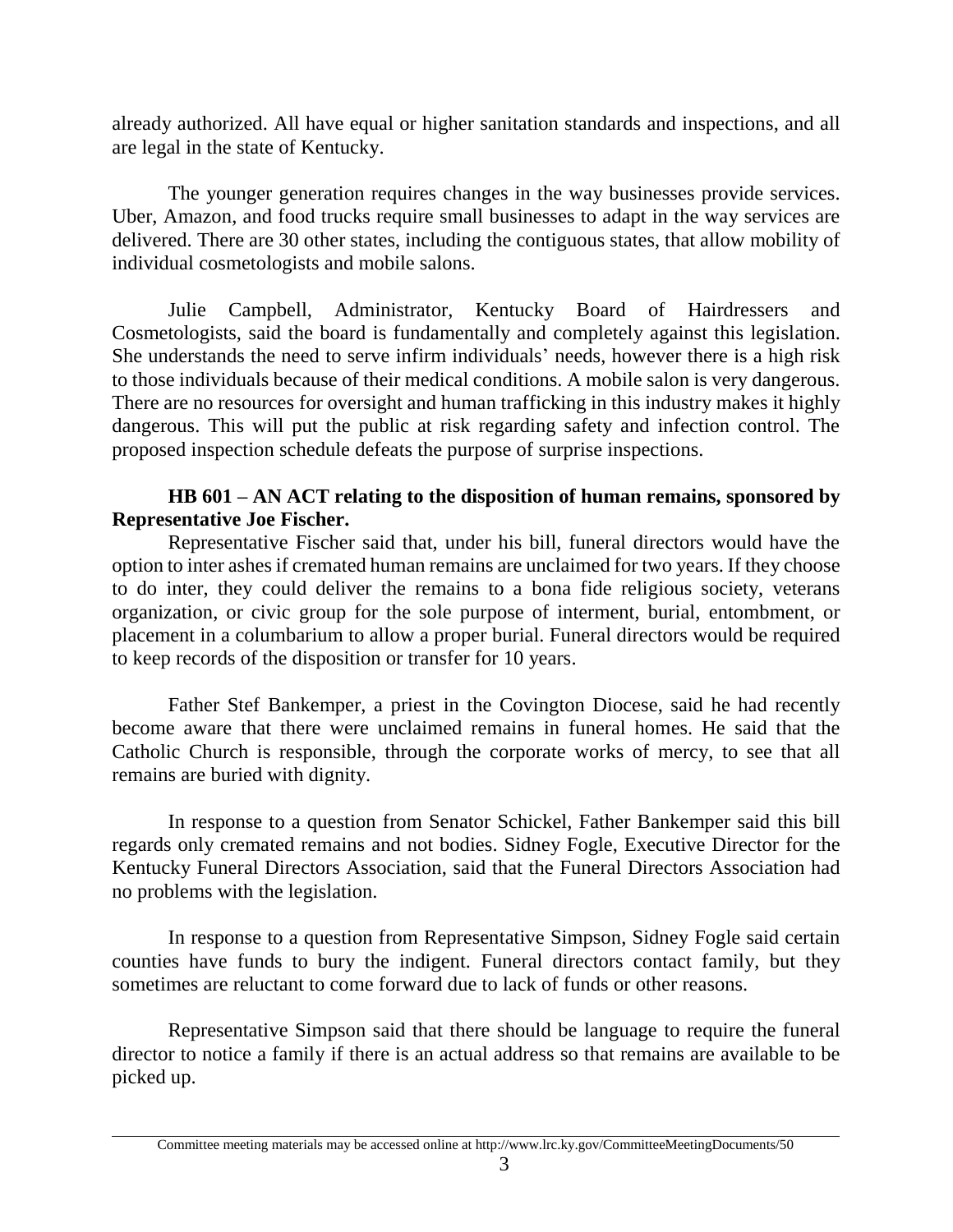## **Opposition to Medical Marijuana**

Kevin Sabet, Ph.D, President of Smart Approaches to Marijuana (SAM), Director, Drug Policy Institute, Assistant Professor, University of Florida College of Medicine, Division of Addiction Medicine, said that after the legalization of marijuana in Colorado in 2013 it became clear that the medical marijuana industry was growing toward commercializing the heavy use of marijuana. Top academic experts from around the country, as well as Operation Unite in Kentucky, have discussed the issue and agree that marijuana legalization should be evidence based and not based on emotions. SAM is not about criminalizing users or denying medicine that could be helpful for people who have terminal illnesses, and people with a severe disability or illness that may gain some comfort from the components of marijuana. However, science, not politics, should determine medicine. Voting on medicine is a strange precedent, only seen once before with Laetrile.

There are separate issues, often conflated, in the legalization of marijuana. The plant is highly complex, with hundreds of components in it. Science has revealed a few uses of these components, however there is little known about most of the components of the plant, such as effects produced when they are together or when isolated. Experience with marijuana is very different than the experience with opium and the poppy plant in that the poppy is a far less complex plant.

All the questions about medical marijuana are difficult to answer. Opium is not smoked to get the effects of morphine. Willow bark is not chewed to get the effects of aspirin. He questioned why there is a need for whole plant-based applications for marijuana. There are marijuana based medications that have passed FDA muster. There are many groups researching the benefits of marijuana for medical use. There could and should be exceptions made for people who have terminal illnesses. This is a very limited subset. Marijuana is a schedule one drug. The FDA recently performed an exhaustive eight factor analysis of the scheduling of marijuana, with zero input from the Department of Justice. This review found no basis to reschedule the entire marijuana plant. It is grown in different ways, and there are unknown components. Mr. Sabet said he is a proponent of expanding research to make it easier for researchers to study the plant.

Examples of marijuana-based drugs include Cannabidiol. It has been approved, and it is an active component in marijuana. Another product, Marinol which is THC, the psycho-active component in marijuana, has been available for 30 years. This product has been effective for nausea related to cancer chemotherapy. This is one of the strongest areas where THC has been found to be effective. Another synthetic of THC is Cesamet (nabilone) and a third Epidiolex Cannabidiol (CBD) used to treat a few very rare disorders. The Department of Justice has not yet scheduled Epidiolex. Sativex, an extract of marijuana, has been approved in 28 countries but not in the United States for lack of patients who will enter clinical trials. Epidiolex has been approved for use with children who have Lennox-Gastaut Syndrome and Dravet Syndrome.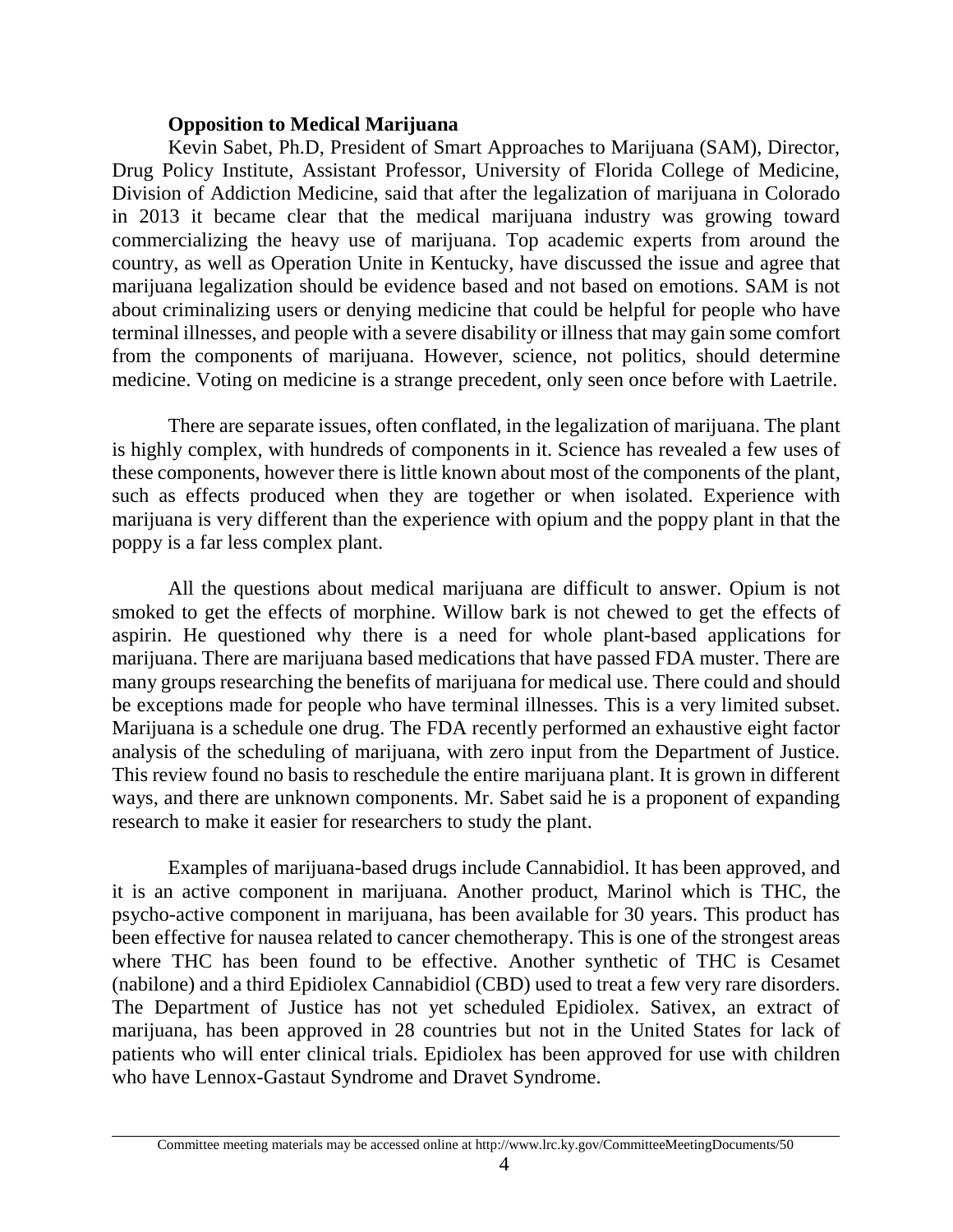It is a mistake to think marijuana approved for medicinal use will be easily regulated. It is difficult at the state level to provide enough resources to regulate and ensure there are no contaminates. There is a mistaken idea that there is a difference between medical and recreational marijuana. In Colorado, after marijuana was legalized, stores put a curtain in the middle of the recreational store to separate identical inventories. People who want to purchase medical marijuana should go to their pharmacists or physician. Psychologically, in the short term, it is possible that THC could help people feel better from some diagnosis. Long term studies show that heavy use for depression and anxiety are associated with schizophrenia.

There have been infomercials that promote marijuana as a cure-all for multiple ailments. There is some promise with the medical potential of the components of marijuana, but claims being made outside the bounds of science. Many groups are trying to sell CBD drugs without going through the FDA process. Those drugs have no safety assurances. Random testing of approximately two dozen CBD products sold on Amazon and other online venues show that the products do not contain the CBD that the label claimed. Rather, these products contained THC, heavy metal, mold, pesticides, and bacteria.

Surveys reveal that the average user of medical marijuana is an otherwise healthy, usually young male, with no history of life threatening disease. When a state legalizes marijuana there is a cycle beginning with medical marijuana. Home growing gives cover for the black market. Legalization increases supply and lowers the price and the black market undercuts the legal price and therefore thrives. There are adulterated products in the black market often laced with Fentanyl. There are more locations as a result of legalization of medical marijuana. This leads to acceptance of marijuana, and then recreational marijuana is made legal.

Legalization leads to issues such as crime and youth use. The alcohol business is now getting into the pot business because the products are used together. If an employee tests positive for marijuana he can say to the employer they cannot prove they were high when they were on the job because THC marijuana is fat soluble and stays in your system longer than alcohol.

There are also many regulatory failures due to cartels using a license to cover for other operations. There is a misconception that if something is legal it is regulated. However, the industry puts profits before health. Foreign cartels are taking full advantage.

There are companies that promise seed to sale tracking of plants, but there are worrisome loopholes in this business. Law enforcement is constantly devoting resources to prevent sales to minors. Edibles are increasing due to the decline of smoking. Top researchers have debunked the theory that if marijuana is legalized the opioid use will decrease.

Committee meeting materials may be accessed online at http://www.lrc.ky.gov/CommitteeMeetingDocuments/50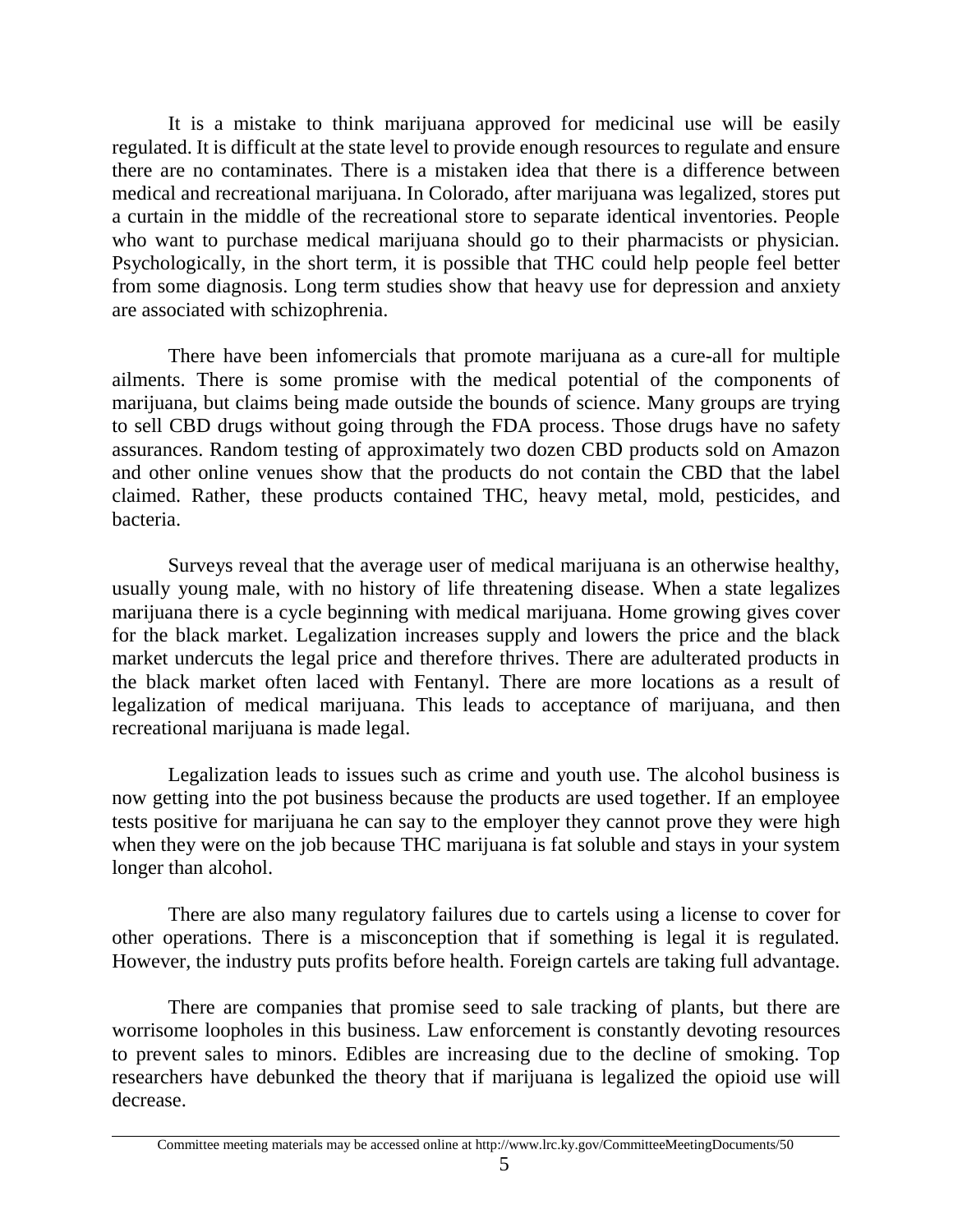Michael Fletcher, M.D., President of the Kentucky Society of Addiction Medicine, said that, as an addiction medicine physician, there need to be safe guards in all jurisdictions where marijuana has been or may be legalized. The American Society of Addiction Medicine (ASAM) does not support the legalization of marijuana and recommends that jurisdictions that have not yet legalized this take caution and not adopt a policy until more can be learned from the natural experiments now underway in places where marijuana is legal. ASAM does support research monitored by safety regulations through FDA research and post-marketing processes. ASAM's position on cannabis-based products and other drug delivery modalities is that they are outside the normal practice of modern medicine and should be subject to the same efficacy and safety standards applicable to all other prescription medications. ASAM rejects smoking as a way of drug delivery. To clarify recent statements that Senator McConnell is seeking to have marijuana changed from C1 to a C2 medication, this is misleading and inaccurate. The policy regarding the legalization of hemp as an agricultural product should not be confused with the legalization of marijuana.

In response to a question from Senator Schickel, Mr. Sabet said there is no data on the number of claims for disability being filed by young males. Drugs are all used together creating an addiction epidemic. It is his position that marijuana should not be legalized. If legalized, Louisiana and perhaps New York and New Jersey have more successful models regarding legalization of marijuana.

Senator Seum opined that if marijuana were legalized for medical use it would be safer to go to a store than a patient purchasing "off the street." Mr. Sabet responded that he is sympathetic to his situation as he also has family members with conditions who may benefit from medical cannabis.

In response to a question from Representative Moser about testing individuals for their level of marijuana intoxication, Mr. Sabet said there are tests in development. THC metabolizes differently in the body than alcohol, and different people react in different ways, making it difficult to prove impairment.

In response to a question from Senator Carroll, Mr. Sabet said law enforcement is able to tell the difference between a hemp plant versus the THC plants and how to regulate growing laws.

In response to a question from Senator McDaniel, Mr. Sabet said there are regular lawsuits, either by employees who feel they have been discriminated against or employers who claim there is damage to their business, as a result of drug use, often with marijuana. In the current environment, someone has something they think is legally prescribed, which it is not until the Controlled Substances Act is amended.

Committee meeting materials may be accessed online at http://www.lrc.ky.gov/CommitteeMeetingDocuments/50